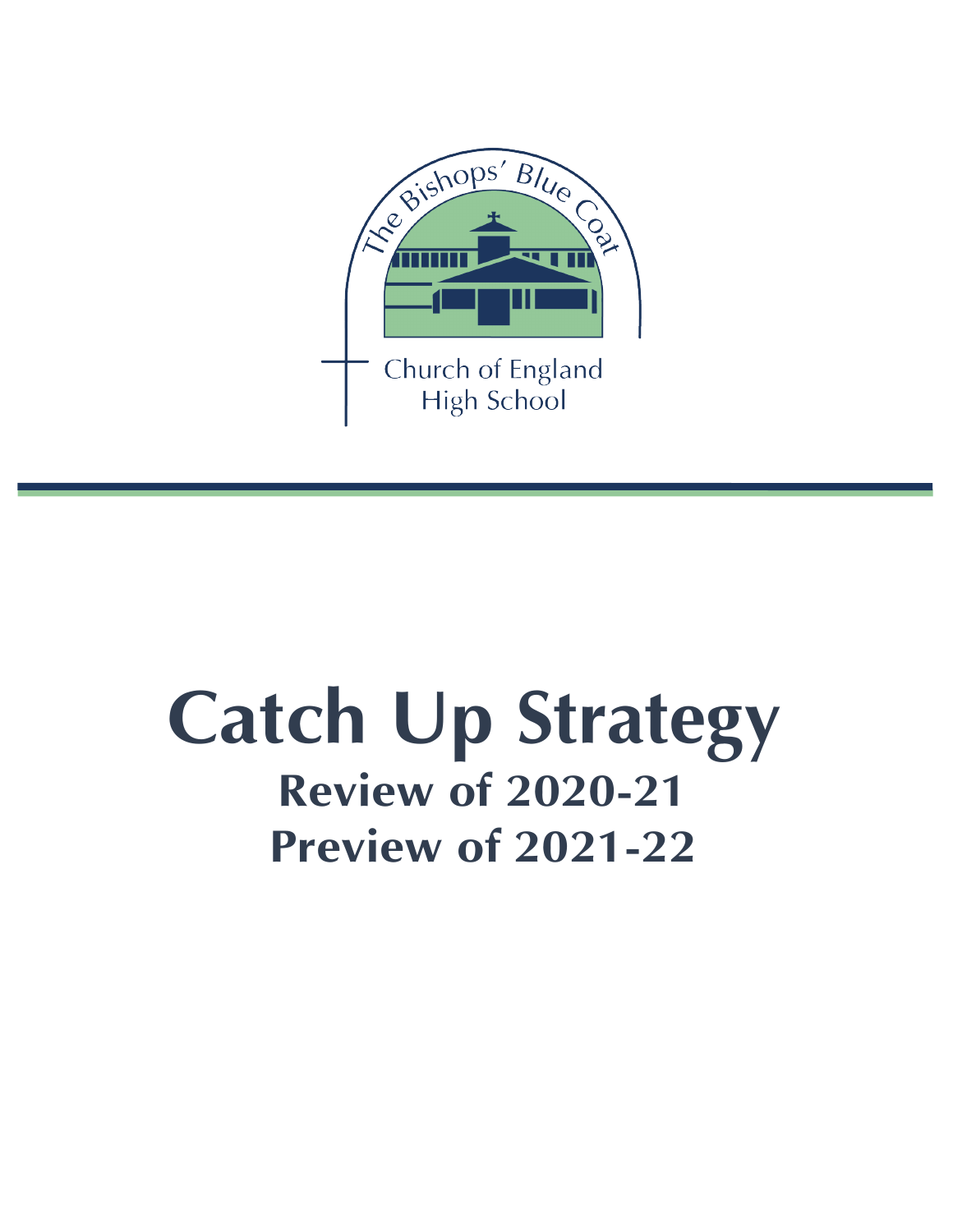#### **Contents**

|    | <b>Additions since catch up statement</b>                                                 |                |
|----|-------------------------------------------------------------------------------------------|----------------|
|    | 1. What is the context for Catch Up, nationally and at the Bishops' Blue Coat Church of   | $\overline{2}$ |
|    | <b>England High School?</b>                                                               |                |
|    | 1.1 Catch Up context from the DfE                                                         | $\overline{2}$ |
|    | 1.2 Catch Up funding 2020-21                                                              | $\overline{2}$ |
|    | 1.3 Catch Up objectives 2020-21                                                           | $\overline{2}$ |
|    | 2. What are the identified barriers to progress caused by Covid-19? Are there any         | 3              |
|    | updates?                                                                                  |                |
|    | 3. How will we use the tiered model to support pupils' learning and help pupils catch up? | 3              |
|    | 3.1 Rationale                                                                             | 3              |
|    | 3.2 Tiered approach (RAGged)                                                              | 4              |
|    | 4. What specific actions have been taken and what is the impact?                          | 5              |
|    | 4.1 Quality First Teaching for All                                                        | 5              |
|    | 4.2 Targeted Support                                                                      | 6              |
|    | 4.3 Wider Strategies                                                                      | 7              |
| 5. | What other actions have been implemented for disadvantaged pupils and what is the         |                |
|    | impact?                                                                                   |                |
| 6. | How will we use the remaining and additional funding to continue to support catch up      |                |
|    | for 2021-22 in KS4?                                                                       |                |
|    | 6.1 Year 9 into 10                                                                        |                |
|    | 6.2 Year 10 into Year 11                                                                  |                |
|    | 7. APPENDIX                                                                               |                |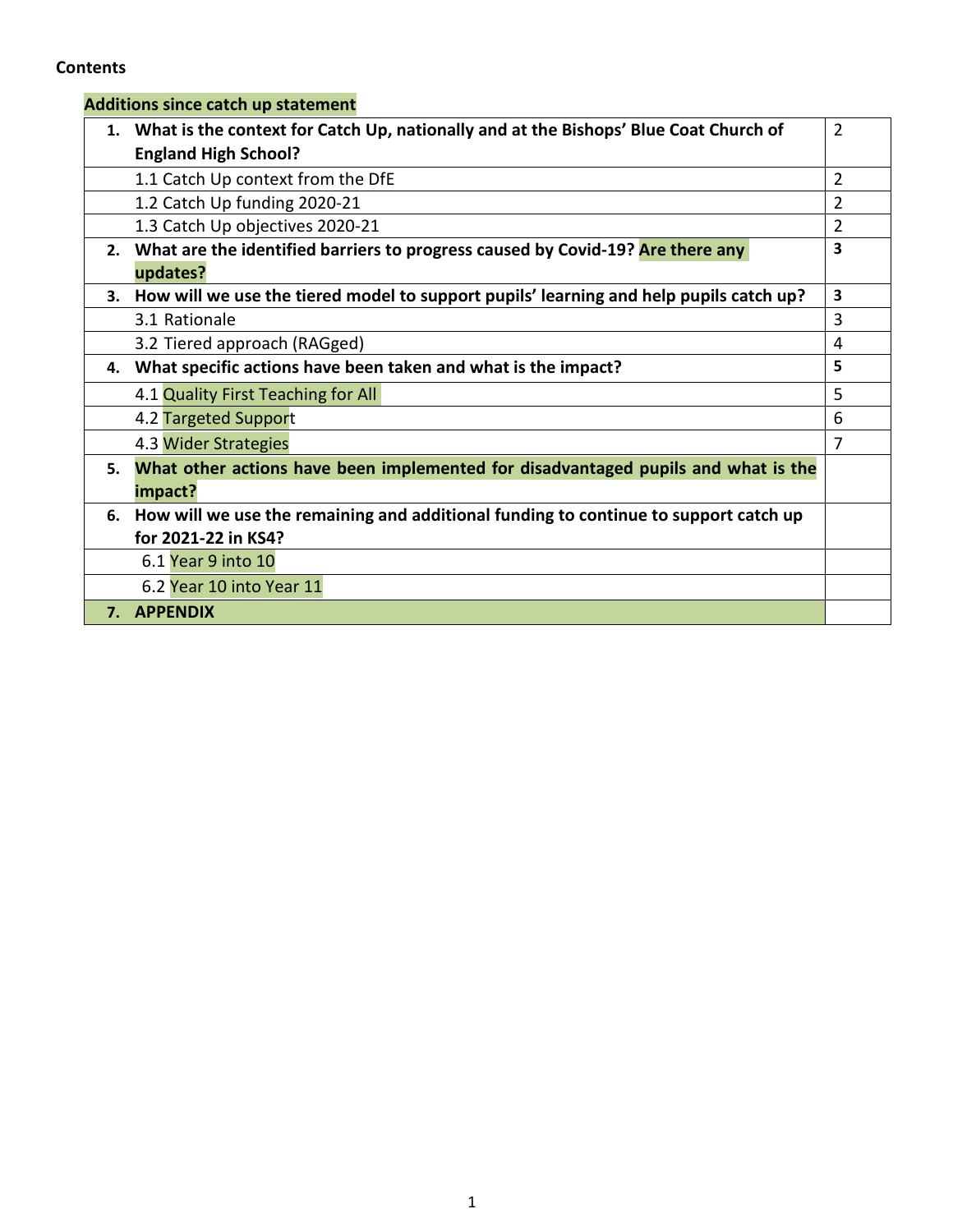#### **1. What is the context for Catch Up, nationally and at the Bishops' Blue Coat Church of England High School?**

#### **1.1 Catch Up context from the DfE**

Children and young people across the country have experienced unprecedented disruption to their education as a result of coronavirus (COVID-19). Those from the most vulnerable and disadvantaged backgrounds will be among those hardest hit.

We know that we have the professional knowledge and expertise in the education system to ensure that children and young people recover and get back on track. Returning to normal educational routines as quickly as possible will be critical to our national recovery.

The government has announced £1 billion of funding to support children and young people to catch up. This includes a one-off universal £650 million catch-up premium for the 2020 to 2021 academic year to ensure that schools have the support they need to help all pupils make up for lost teaching time.

#### **1.2 Catch Up funding 2020-21**

School allocations will be calculated on a per pupil basis, providing each mainstream school with a total of £80 for each pupil in years reception through to 11.

| Total no. of pupils | 926 | Amount of catch up                     | £80 |  |  |  |  |  |  |
|---------------------|-----|----------------------------------------|-----|--|--|--|--|--|--|
|                     |     | premium per pupil                      |     |  |  |  |  |  |  |
| Total catch up      |     | £74,080 (£62,000 according to Finance) |     |  |  |  |  |  |  |
| premium             |     |                                        |     |  |  |  |  |  |  |

#### **1.3 Catch Up objectives 2020-21**

#### **Objectives**

- 1. We will ensure that the funding benefits those pupils for whom there is a need.
- 2. We will ensure that the funding makes an impact on the educational outcomes of these pupils.
- 3. As necessary, we will ensure that the funding provides additional support to improve the progress and achievement of all pupils, with a particular focus on disadvantaged pupils.
- 4. We will closely monitor the impact of the strategies put in place so that the 'gaps' are closed across all year groups, ability ranges and sub-groups.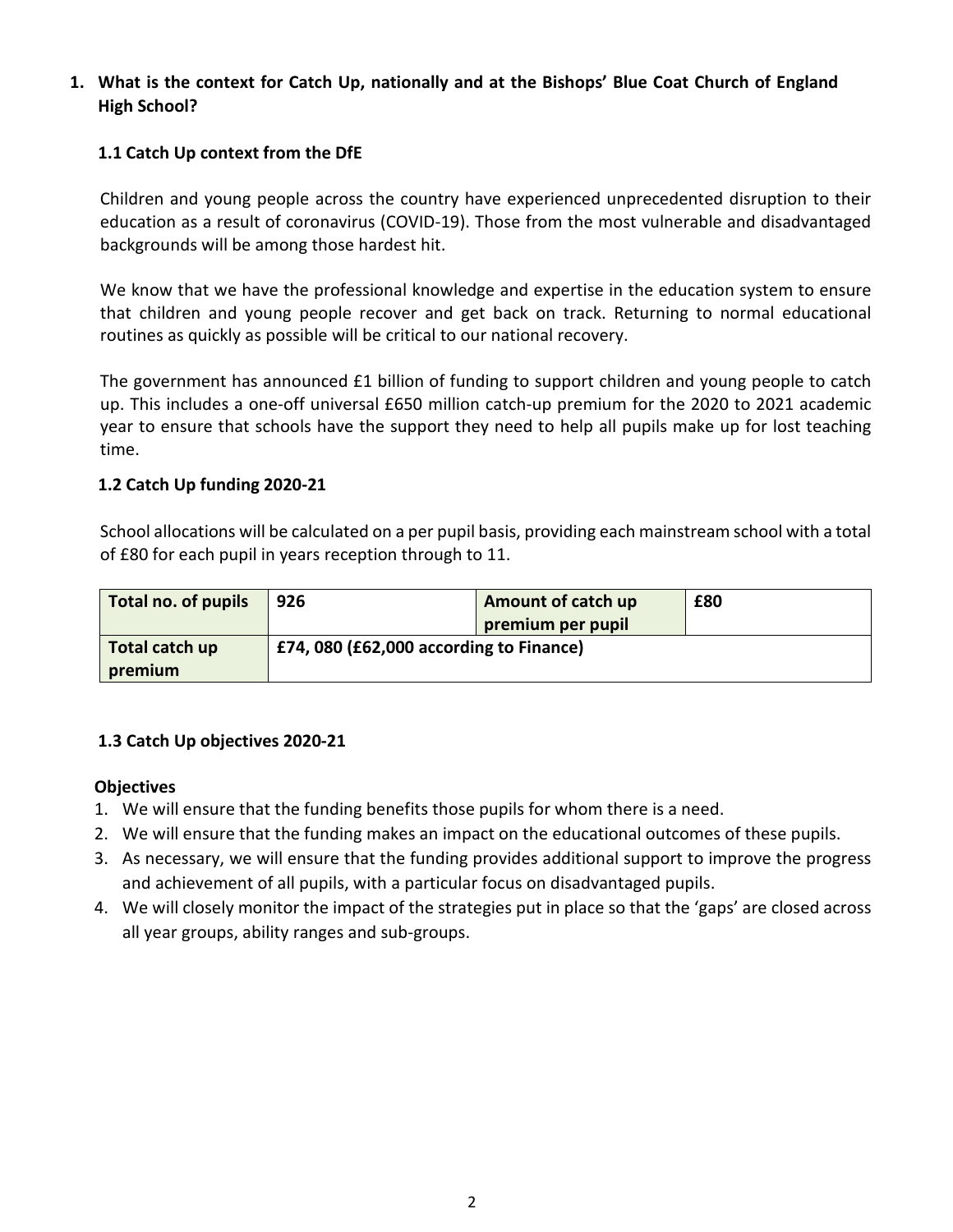#### **2. What are the identified barriers to progress caused by Covid-19?**

Covid-19 and its related lockdowns and periods of remote learning has affected pupils in different ways. The key barriers to future learning are:

- Lost learning and time to learn
- Lost skills of reading, writing, communication and maths
- Technology to learn at home
- Space and time to learn in the home environment
- Support to learn at home
- Covid-related attendance
- Loss of confidence

#### **Additions:**

- Increased number of pupils accessing Free School Meals
- Increased SEMH needs
- Decreased motivation and resilience *in some pupils*
- Decreased extra-curricular and cultural capital opportunities (aside from Nurture and Personal Development Days)

#### **3. How will we use the tiered model to support pupils' learning and help pupils catch up?**

#### 3.1 Rationale

A tiered planning model for the current academic year will balance approaches to improving teaching, targeted academic support and wider strategies. It is recommended in the EEF's Guide to the Pupil Premium as a way to help schools focus on a small number of strategies that are likely to make the biggest difference. The tiered approach is a model that prioritises teaching and learning - both remote and on site - as this is the most important lever to improve outcomes and involves all pupils. Wider strategies are also a 'catch all up' approach, whereas targeted academic support is evidence-based and involves a smaller number of pupils who have the greatest need, after determining that quality first teaching may require supplementation.

The term 'catch up', for the purposes of this Catch Up Statement, refers to academic progress and as such is a narrow focus. In reality, The Bishops' Blue Coat C of E High School sees catch up in a more holistic sense, including (but not limited to): Attendance, wellbeing and pastoral care. We have secured an extra £10,000 grant for wellbeing and employed an extra Pastoral Support Officer to close attendance gaps; not least those widened by Covid-19.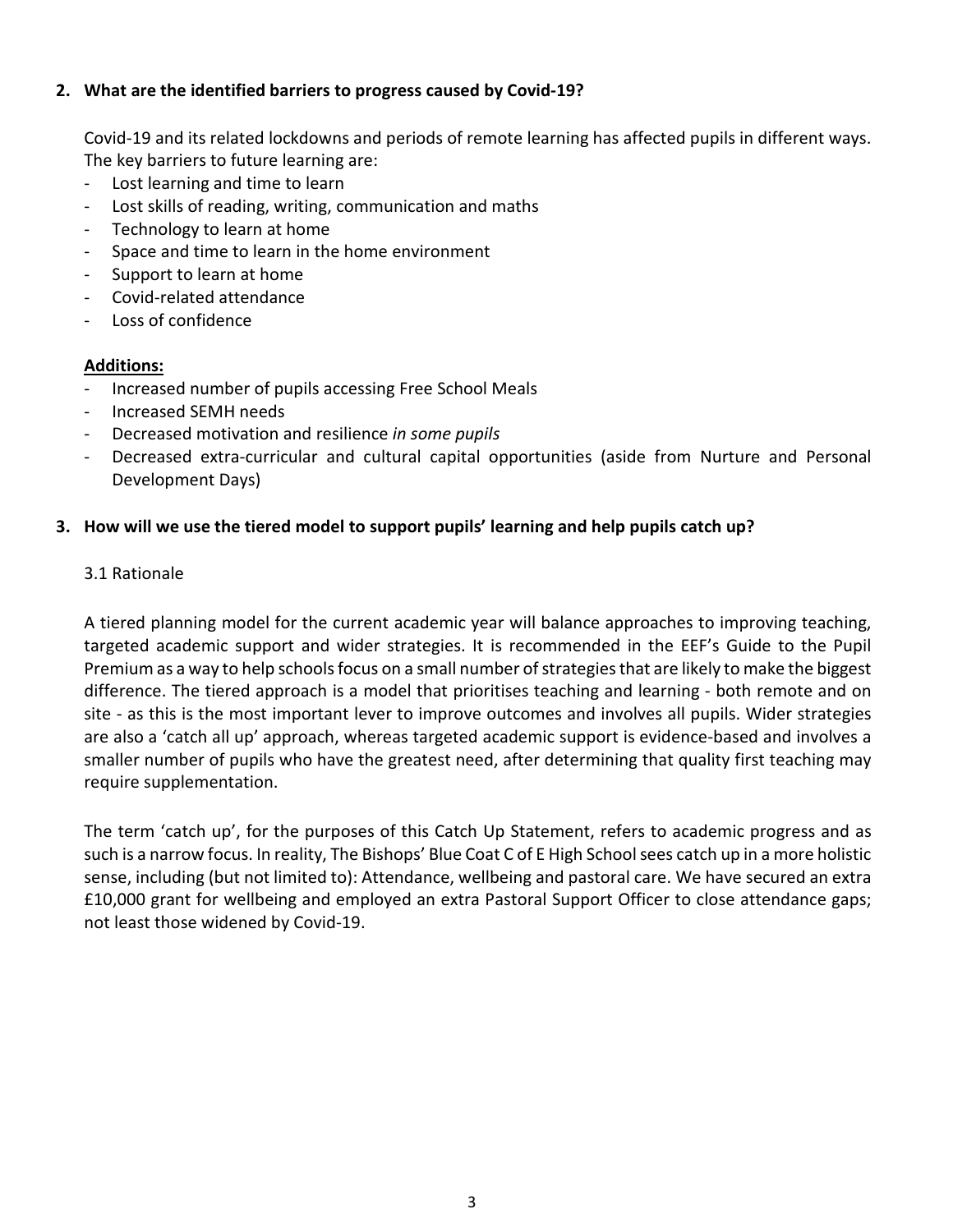## EEF GUIDE TO SUPPORTING SCHOOL PLANNING (2020-21) - TIERED MODEL

The Bishops' Blue Coat C of E High School



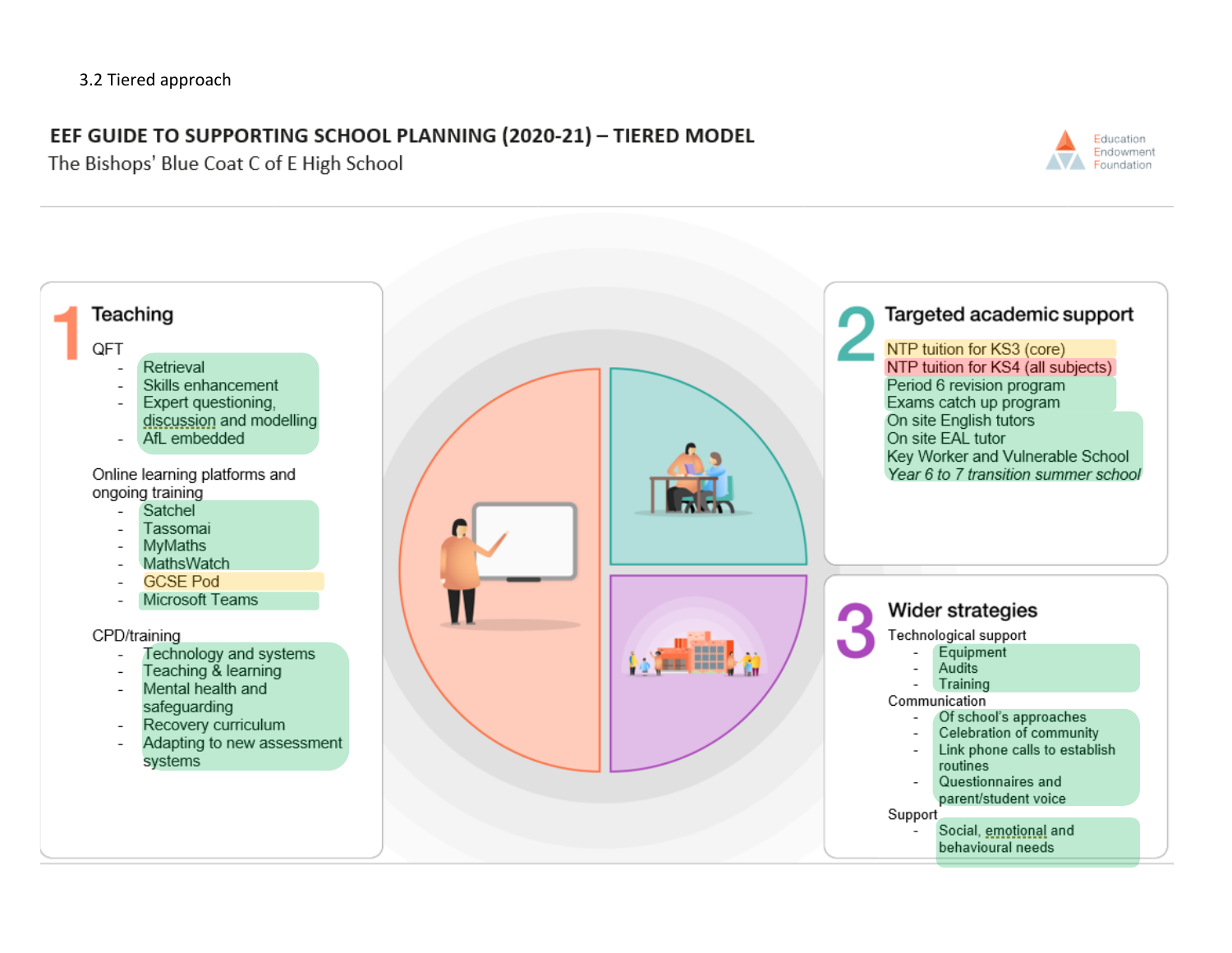### **4. What specific actions are being taken and what is the expected impact?**

4.1 Quality Teaching for All

| <b>Quality of teaching for all</b>                  |                                                                                                                                                        |                                                                                                  |             |                  |                |                                                                                                                                                                                 |                                                                                                                       |                                                                                                           |                        |
|-----------------------------------------------------|--------------------------------------------------------------------------------------------------------------------------------------------------------|--------------------------------------------------------------------------------------------------|-------------|------------------|----------------|---------------------------------------------------------------------------------------------------------------------------------------------------------------------------------|-----------------------------------------------------------------------------------------------------------------------|-----------------------------------------------------------------------------------------------------------|------------------------|
| Action                                              | Rationale                                                                                                                                              | Intended outcome                                                                                 | Lead        | Review           | Cost           | Impact all                                                                                                                                                                      | Impact PP                                                                                                             | Comment                                                                                                   | 2021-22                |
| Period 6<br>revision                                | Loss of confidence in<br>subject knowledge<br>and exam technique.<br>Extra time needed to<br>prepare for PPEs.                                         | Increased revision<br>attendance,<br>confidence and<br>progress.                                 | <b>VBU</b>  | Bi-<br>annual    | £0             | High uptake for<br>core sessions ~<br>45% turnout                                                                                                                               | Registers taken<br>for covid but<br>not in SIMS<br>intervention                                                       | Coordinated<br>revision<br>earlier in year<br>was<br>requested<br>and keenly<br>attended,<br>voluntarily. | Yes                    |
| Retrieval and<br>interleaving<br>(including<br>CPD) | Content needs to be<br>caught up, memory<br>skills need training<br>over time. Efficient<br>and effective way to<br>catch up.                          | Faster and more<br>effective retrieval of<br>prior knowledge and<br>connection to<br>curriculum. | ACL / VBU   | Bi-<br>annual    | £0             | Use of Satchel<br>quizzes and<br>spelling tests<br>used by all<br>teachers for<br>HW.<br>Retrieval<br>starters used<br>regularly.                                               | All pupils<br>benefitted.<br>Pupils keen do<br>do quizzes -<br><b>SMART</b><br>learning.                              | Embedded<br>into practice.                                                                                | Yes                    |
| <b>New</b><br>technologies<br>CPD and<br>execution  | Teaching staff new to<br>Teams teaching,<br>sharing of best<br>practice and training<br>needed to support<br>effective teaching<br>and move to online. | High quality online<br>lessons - live or<br>otherwise.                                           | <b>ACL</b>  | Annual           | £0             | All staff trained<br>on Teams. KS5<br>most lessons on<br>Teams, KS4 2/6<br>on Teams, KS3 1<br>in 10 on Teams                                                                    | All pupils<br>benefitted from<br>live lessons.<br>Teams<br>recording<br>allowed missed<br>lessons to be<br>caught up. | Continue with<br><b>Teams live</b><br>lessons as<br>necessary.<br>Useful for<br>small group<br>revision.  | As<br>necessary        |
| Online<br>learning<br>platforms                     | Lexia - literacy skills<br>affected by remote<br>learning.<br>Tassomai - AO1                                                                           | Improved KS3<br>reading<br>comprehension<br>Improved AO1                                         | LKI<br>NBA/ | Termly<br>Termly | £1993<br>£3833 | Useful for small EAL group but not<br>used as intervention due to<br>remote learning and difficultly of<br>gaining momentum with non<br>interactive software.<br>All of KS3 and | HW strategy for                                                                                                       | Small user<br>license would<br>be useful for<br>EAL pupils.<br>Continue as                                | As<br>necessary<br>Yes |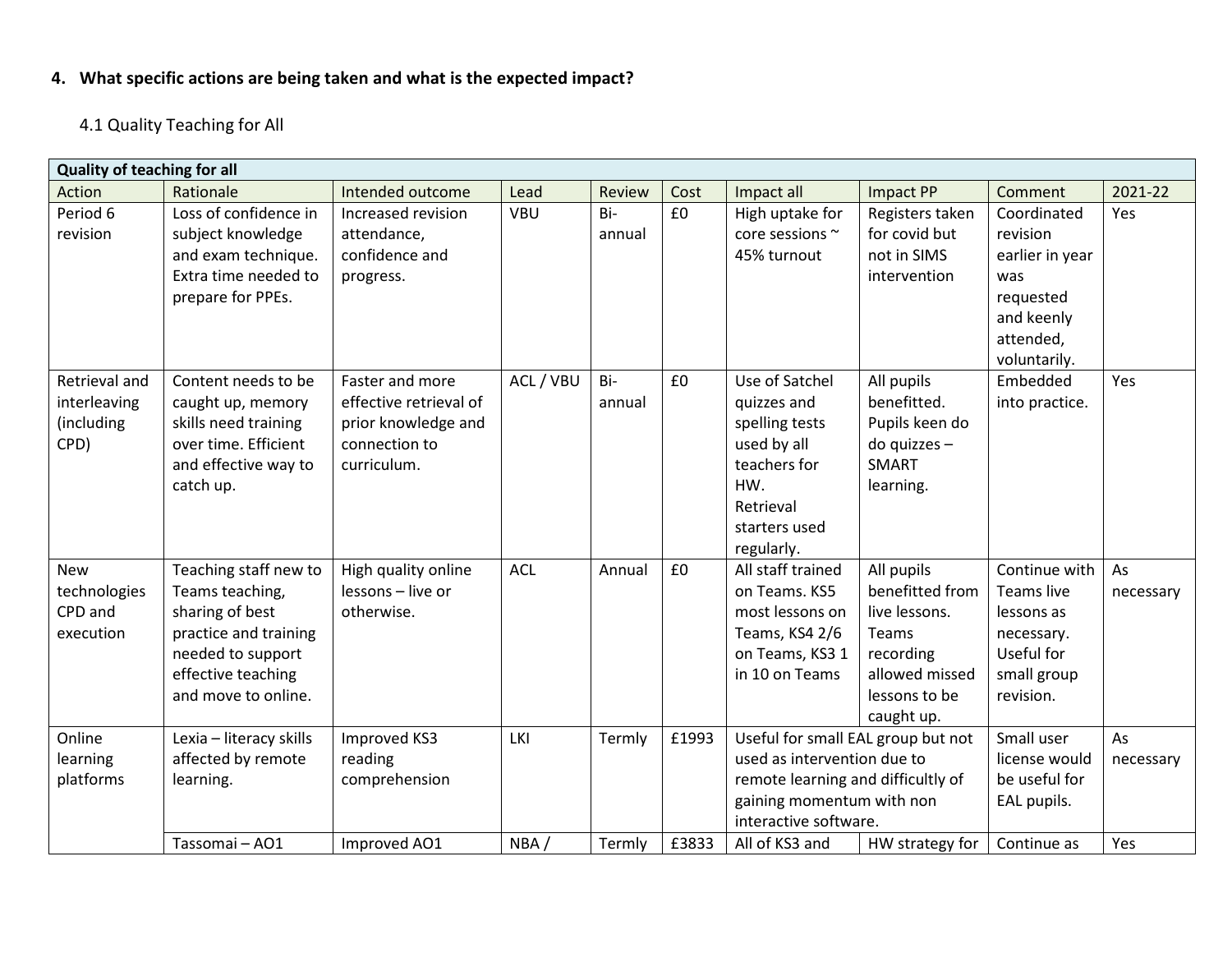|                                          | weaker in Science<br>and English.                                                                                                                  | <b>English and Science</b><br>knowledge                                     | <b>CDE</b>        |        |       | KS4 use<br>Tassomai for<br>English and<br>Science.                                                                                                                                                                         | all.                                                                                                                        | strategy for<br>Science.                                                                                      |            |
|------------------------------------------|----------------------------------------------------------------------------------------------------------------------------------------------------|-----------------------------------------------------------------------------|-------------------|--------|-------|----------------------------------------------------------------------------------------------------------------------------------------------------------------------------------------------------------------------------|-----------------------------------------------------------------------------------------------------------------------------|---------------------------------------------------------------------------------------------------------------|------------|
|                                          | <b>GCSE Pod - Pupils</b><br>require revision<br>support.                                                                                           | Increased audio-<br>visual revision and<br>independence                     | <b>VBU</b>        | Termly | £2626 | Drip-fed<br>throughout S4S<br>programme,<br>part of CPD for<br>catch up<br>strategies. 94%<br>activated users,<br>9085 streams. In<br>order of use:<br>English<br>Literature,<br>Biology,<br>Combined<br>Science, History. | Revision<br>resource for all.<br>Modelled in<br>classroom. Of<br>top 10 users,<br>10% PP, of<br>bottom 10<br>users, 40% PP. | Content-<br>heavy<br>subjects have<br>greatest<br>usage.<br>Incorporate<br>into PP<br>mentoring<br>programme. | Yes        |
|                                          | Collins - Variety of<br>remote learning<br>sources important for<br>engagement.                                                                    | <b>Higher quality</b><br>remote provision for<br>core                       | NBA/<br>RDA / CDE | Termly | £998  | Used across<br>core subjects for<br>remote learning,<br>revision<br>materials.                                                                                                                                             | Available to all.                                                                                                           | Embedded<br>within<br>Satchel, easy<br>to set, user-<br>friendly for<br>end user.                             | <b>TBC</b> |
| Year 10<br>revision guide<br>support     | <b>Pupils starting GCSE</b><br>need to make a head<br>start regarding<br>organisation and<br>resources to reset<br>from Year 9 remote<br>learning. | All pupils equipped<br>with necessary<br>materials for<br>independent study | VBU/ABH           | Termly | £2550 | All students<br>equipped for<br>remote learning<br>and revision.                                                                                                                                                           | All students<br>equipped for<br>remote<br>learning and<br>revision.                                                         |                                                                                                               | Yes        |
| <b>Overall estimated cost</b><br>£12,000 |                                                                                                                                                    |                                                                             |                   |        |       |                                                                                                                                                                                                                            |                                                                                                                             |                                                                                                               |            |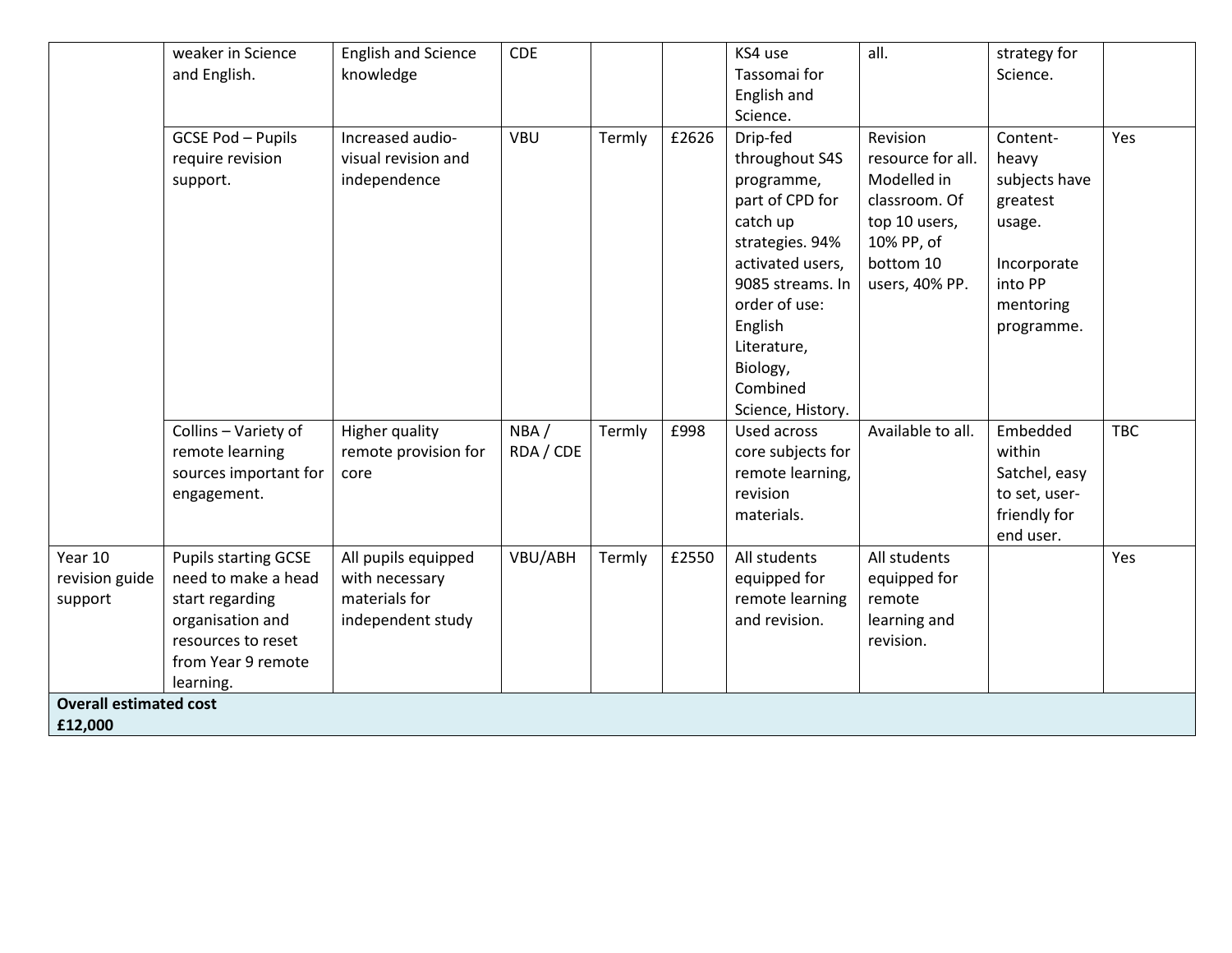4.2 Targeted Support

| <b>Targeted support</b>                               |                                                                                                  |                                                                                                                                                                  |            |                |           |                                                                                                                               |                                                                                                                     |                                                                                                          |                                      |  |  |
|-------------------------------------------------------|--------------------------------------------------------------------------------------------------|------------------------------------------------------------------------------------------------------------------------------------------------------------------|------------|----------------|-----------|-------------------------------------------------------------------------------------------------------------------------------|---------------------------------------------------------------------------------------------------------------------|----------------------------------------------------------------------------------------------------------|--------------------------------------|--|--|
| Action                                                | Rationale                                                                                        | Intended outcome                                                                                                                                                 | Lead       | Review         | Cost      | Impact all                                                                                                                    | Impact PP                                                                                                           | Comment                                                                                                  | $2021 -$<br>22                       |  |  |
| Year 7 English<br>and Maths<br>small group<br>support | Year 7 intake<br>affected by<br>remote learning;<br>especially SEND<br>and low prior<br>ability. | Collaborative small<br>group work<br>improves<br>confidence,<br>resilience and<br>progress.                                                                      | LKI        | Half<br>termly | £18,257   | 25/33<br>students non<br>PP, selected<br>in summer<br>term to catch<br>up on Year 7<br>missed<br>learning.                    | 32% of students<br>are PP (8).                                                                                      | <b>Outcomes TBC</b><br>as programme<br>finishes last<br>week of term.<br>Low cost,<br>high impact.       | Yes                                  |  |  |
| Year 8/9<br>English small<br>group<br>support         | Literacy and<br>writing skills in<br>English require<br>extra support for<br>some pupils.        | Collaborative small<br>group work<br>improves<br>confidence,<br>resilience and<br>progress.                                                                      | <b>GJO</b> | Half<br>termly | £12,392   |                                                                                                                               |                                                                                                                     | <b>Outcomes TBC</b><br>as programme<br>finishes last<br>week of term.<br>Low cost,<br>high impact.       | Yes                                  |  |  |
| Year 8 and 9<br><b>NTP Maths</b>                      | Numeracy skills<br>and maths<br>learning require<br>extra support for<br>some pupils.            | 1:3 small group<br>tuition with<br>experienced<br>external tutor<br>using resources<br>and content<br>directed by school<br>re-engages pupils.<br>Progress made. | <b>VBU</b> | Termly         | £3,332.00 | All students'<br>attendance:<br>35%<br>attending,<br>24%<br>attending 2<br>or $3$ in $4$<br>lessons, 41%<br>not<br>attending. | PP students'<br>attendance:<br>20% attending,<br>60% attending 2<br>or $3$ in $4$<br>lessons, 20%<br>not attending. | <b>Outcomes TBC</b><br>as programme<br>finishes last<br>week of term.<br>High cost,<br>medium<br>impact. | For<br>KS4<br>only,<br>in<br>school. |  |  |
| Year 8 and 9<br><b>NTP Science</b>                    | Science skills and<br>knowledge require<br>extra support for<br>some pupils.                     | 1:3 small group<br>tuition with<br>experienced<br>external tutor<br>using resources<br>and content<br>directed by school<br>re-engages pupils.<br>Progress made. | <b>VBU</b> | Termly         | £5,740.00 | All students'<br>attendance:<br>47%<br>attending,<br>16%<br>attending 2<br>or $3$ in $4$<br>lessons, 37%<br>not               | All students'<br>attendance:<br>50% attending,<br>50% not<br>attending.                                             | <b>Outcomes TBC</b><br>as programme<br>finishes last<br>week of term.<br>High cost,<br>medium<br>impact. | For<br>KS4<br>only,<br>in<br>school. |  |  |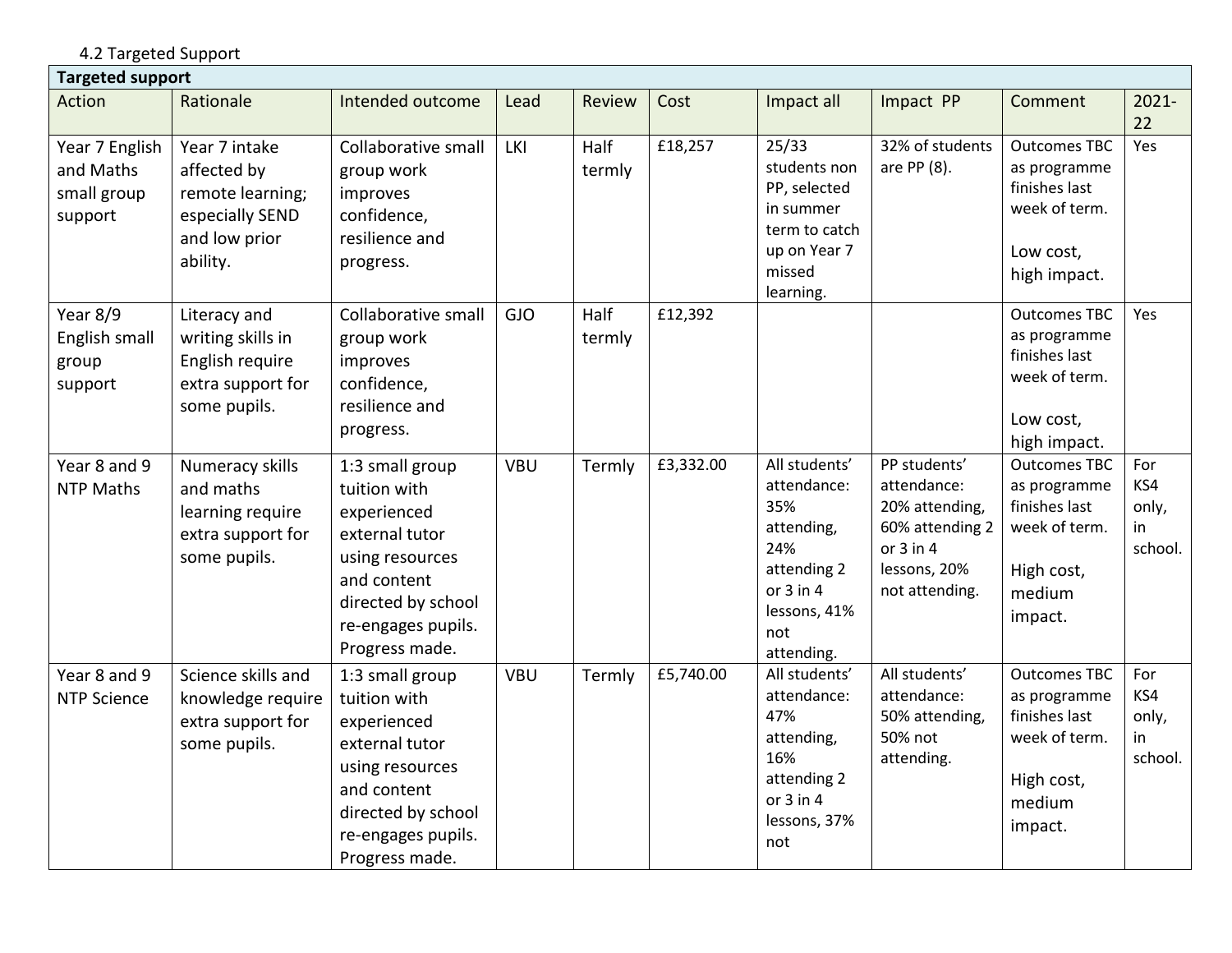|                               |                      |                       |            |        |         | attending.   |                        |                              |     |
|-------------------------------|----------------------|-----------------------|------------|--------|---------|--------------|------------------------|------------------------------|-----|
| Year 10/11                    | Reading and          | Collaborative small   | NBA/       | Half   | £4,276  |              |                        | <b>Outcomes TBC</b>          | Yes |
| English small                 | writing skills in    | group work            | <b>GJO</b> | termly |         |              |                        | as programme                 |     |
| group                         | English GCSE         | improves              |            |        |         |              |                        | finishes last                |     |
| support                       | require extra        | confidence,           |            |        |         |              |                        | week of term.                |     |
|                               | support for some     | resilience and        |            |        |         |              |                        |                              |     |
|                               | pupils.              | progress.             |            |        |         |              |                        | Low cost,                    |     |
|                               |                      |                       |            |        |         |              |                        | high impact.                 |     |
| Year 10/11                    | Learning science     | Collaborative small   | Supply     | Half   | £864.00 |              | Only PP                | Same                         | Yes |
| Science small                 | GCSE remotely is     | group work            |            | termly |         |              | students<br>chosen for | approach to be<br>taken with |     |
| group                         | harder for some      | improves              |            |        |         |              | Science lesson         | returning SL                 |     |
| support                       | pupils who now       | confidence,           |            |        |         |              | intervention in        | Science in                   |     |
|                               | require extra        | resilience and        |            |        |         |              | small groups.          | Summer term.                 |     |
|                               | support.             | progress.             |            |        |         |              | 100%                   |                              |     |
|                               |                      |                       |            |        |         |              | attendance.            | Medium cost,                 |     |
|                               |                      |                       |            |        |         |              |                        | high impact.                 |     |
| Year 11                       | Coursework,          | Missed content,       | <b>VBU</b> | Termly | £1483   | 122          | 41 PP students         | Of the 122,                  | Yes |
| subject catch                 | practical skills and | coursework and        |            |        |         | students     | targeted for           | 41 were PP                   |     |
| up                            | some content has     | skills caught up in a |            |        |         | targeted for | intervention           | $(34%)$ .                    |     |
| programmes                    | been missed by       | supportive series     |            |        |         | intervention | with 54%               |                              |     |
|                               | groups of pupils     | of sessions.          |            |        |         | with 74%     | achieving or           | Great                        |     |
|                               | across courses. In-  |                       |            |        |         | achieving or | exceeding              | success,                     |     |
|                               | house catch up       |                       |            |        |         | exceeding    | target grades.         | more so than                 |     |
|                               | programmes to        |                       |            |        |         | target       | 15% achieved           | external                     |     |
|                               | support targeted     |                       |            |        |         | grades. 52%  | one grade              | interventions.               |     |
|                               | groups.              |                       |            |        |         | achieved     | under.                 |                              |     |
|                               |                      |                       |            |        |         | one grade    |                        | Low cost,                    |     |
|                               |                      |                       |            |        |         | under.       |                        | high impact.                 |     |
| <b>Overall estimated cost</b> |                      |                       |            |        |         |              |                        |                              |     |
| £46,380                       |                      |                       |            |        |         |              |                        |                              |     |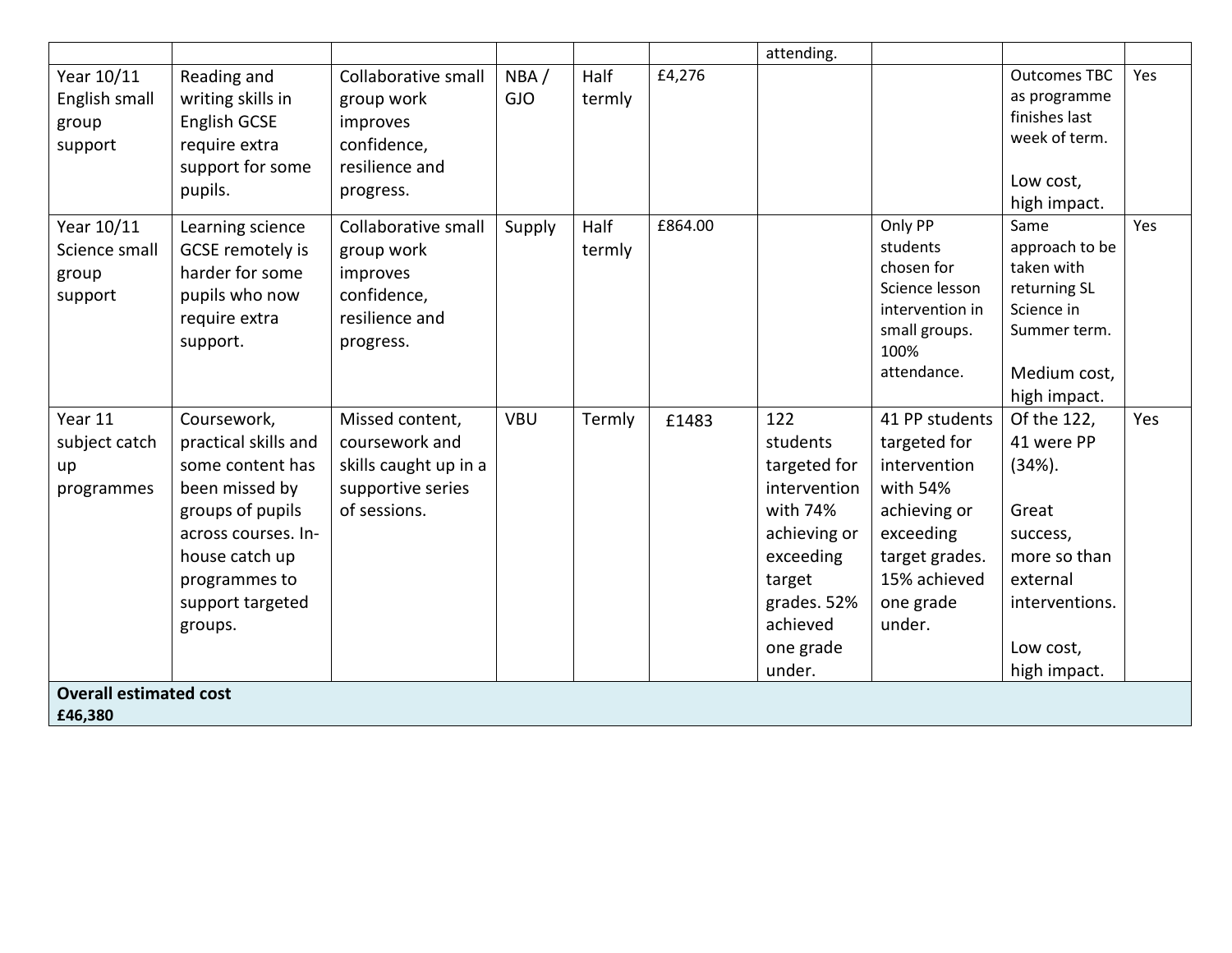4.3 Wider Strategies

| <b>Wider strategies</b> |                                                                                                                                                                                   |                                                                                                                                                                                                            |            |         |                                   |                                                                                                                                                                                    |                                                                                                                                     |                                                                                                                                                                                                                                                     |                |  |
|-------------------------|-----------------------------------------------------------------------------------------------------------------------------------------------------------------------------------|------------------------------------------------------------------------------------------------------------------------------------------------------------------------------------------------------------|------------|---------|-----------------------------------|------------------------------------------------------------------------------------------------------------------------------------------------------------------------------------|-------------------------------------------------------------------------------------------------------------------------------------|-----------------------------------------------------------------------------------------------------------------------------------------------------------------------------------------------------------------------------------------------------|----------------|--|
| Action                  | Rationale                                                                                                                                                                         | Intended<br>outcome                                                                                                                                                                                        | Lead       | Review  | Cost                              | Impact all                                                                                                                                                                         | Impact PP                                                                                                                           | Comment                                                                                                                                                                                                                                             | $2021 -$<br>22 |  |
| Technology<br>support   | Not all<br>pupils/subjects have<br>access to the<br>technology needed<br>to fulfil<br>learning/curriculum<br>requirements.                                                        | Audit of needs,<br>distribution to<br>ensure<br>technology for all;<br>KS4 practical and<br>CW subjects able<br>to catch up for<br>CAGs.                                                                   | <b>JPR</b> | Ongoing | Provided<br>by DfE                | 728 responses<br>to survey, from<br>which 85<br>accepted<br>technology for<br>remote<br>learning (12%).                                                                            | 37<br>responses<br>to survey,<br>from which<br>25<br>accepted<br>technology<br>for remote<br>learning<br>$(68%)$ .                  | 15 pupils kept<br>technology after<br>8 <sup>th</sup> March return to<br>school (2%).                                                                                                                                                               | Yes            |  |
| Communication           | Increased comms<br>planning needed for<br>all stakeholders to<br>ensure information<br>brokered effectively<br>so that catch up<br>needs can be fully<br>engaged with and<br>met. | From Covid<br>arrangements to<br>CAGs, pupils and<br>pupils, parents,<br>staff and broader<br>community are<br>kept abreast of<br>change and can<br>support catch up<br>needs of our<br>pupils and pupils. | IWI/SLT    | Ongoing | $\mathbf 0$                       | Ongoing<br>comms<br>updating on<br>school news,<br>covid risk<br>mitigation,<br>year-specific<br>information.                                                                      | All students<br>benefitted.                                                                                                         | Parents have been<br>very appreciative<br>of the increase in<br>communication<br>from the<br>headteacher.<br>Satchel helps to<br>streamline comms<br>that are student-<br>specific. Planned<br>comms at SLT help<br>to manage and<br>condense flow. | Yes            |  |
| Support                 | Pastoral, social,<br>mental health, return<br>to learn needs all<br>impacted by the<br>pandemic and<br>remote learning.                                                           | An ongoing<br>system of support<br>through form,<br>assemblies,<br>relationships,<br>inclusion facilities<br>ensures needs are<br>met.                                                                     | <b>HCA</b> | Ongoing | £10,000<br>(not from<br>catch up) | Humanutopia,<br>external<br>company came<br>to support a<br>day with each<br>year group to<br>manage mental<br>health, social<br>reintegration<br>and wellbeing.<br>From this day, | Benefitted<br>all<br>students.<br>From this<br>day, Heroes<br>were<br>enlisted<br>who would<br>develop<br>leadership<br>skills e.g. | 1/3 of students<br>strongly enjoyed<br>the day, 59%<br>enjoyed the day.<br>1/3 of students<br>strongly felt they<br>were encouraged<br>to reflect on past<br>events and how<br>they had been<br>affected. 43%<br>agreed these days                  | Yes            |  |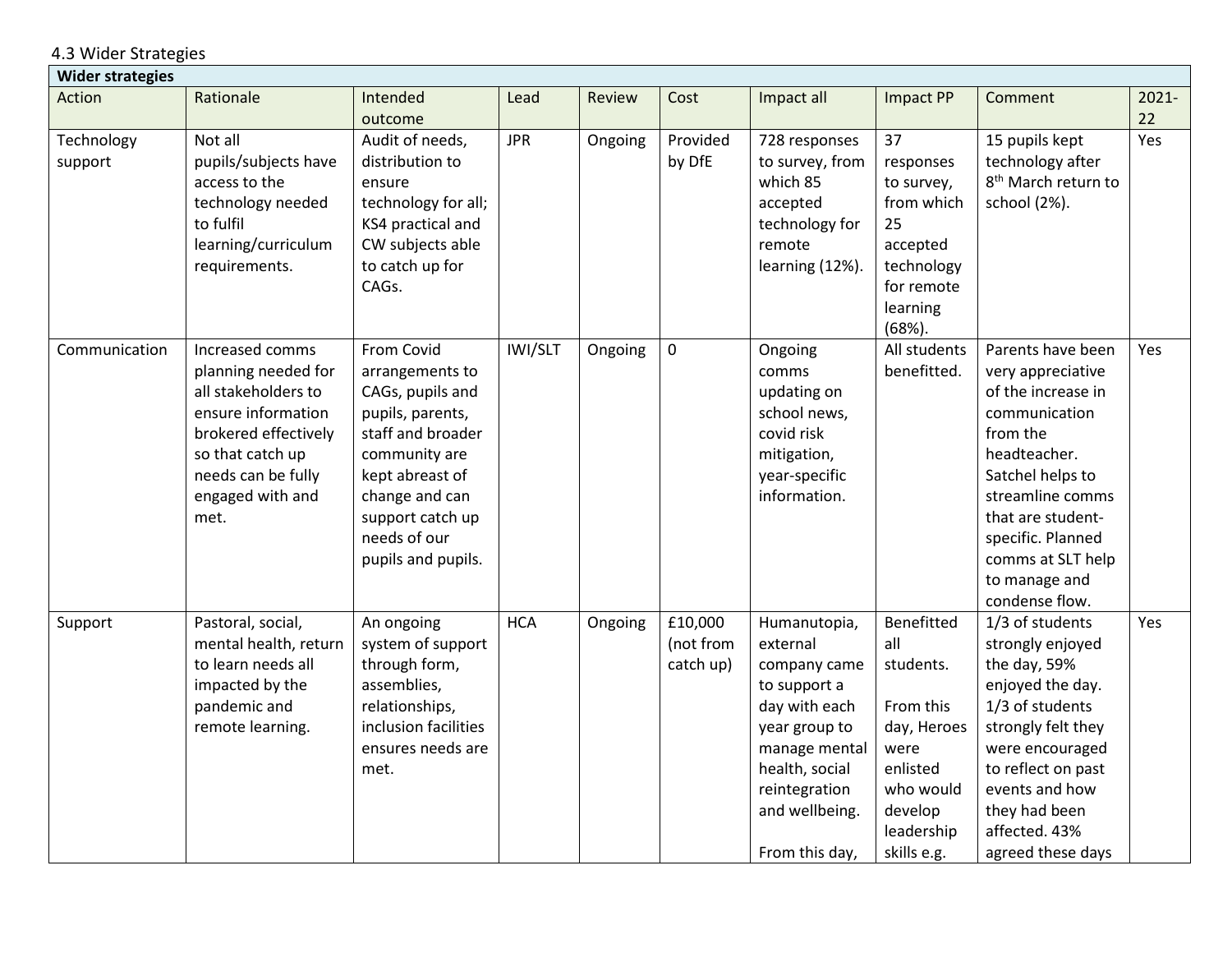|                             |                                                                      |                    |            |         |             | Heroes were                    | for       | made this possible. |     |
|-----------------------------|----------------------------------------------------------------------|--------------------|------------|---------|-------------|--------------------------------|-----------|---------------------|-----|
|                             |                                                                      |                    |            |         |             | enlisted who                   | Harmony   |                     |     |
|                             |                                                                      |                    |            |         |             | would develop                  | Summer    |                     |     |
|                             |                                                                      |                    |            |         |             | leadership                     | Camp. 19% |                     |     |
|                             |                                                                      |                    |            |         |             | skills e.g. for                | are PP.   |                     |     |
|                             |                                                                      |                    |            |         |             | Harmony                        |           |                     |     |
|                             |                                                                      |                    |            |         |             | Summer Camp.                   |           |                     |     |
|                             |                                                                      |                    |            |         |             | 81% are non                    |           |                     |     |
|                             |                                                                      |                    |            |         |             |                                |           |                     |     |
|                             |                                                                      |                    |            |         |             | PP.                            |           |                     |     |
| <b>Training</b>             | The impact of the                                                    | Extra expertise in | <b>SLT</b> | Ongoing | $\mathbf 0$ | Hays training platform along   |           |                     | Yes |
|                             | pandemic on ways of                                                  | technology, T&L,   |            |         |             | with published CPD meeting     |           |                     |     |
|                             | teaching and learning                                                | catch up,          |            |         |             | schedule covered all themes    |           |                     |     |
|                             | as well as its impact                                                | assessment,        |            |         |             | and was covid-responsive.      |           |                     |     |
|                             | on our pupils, pupils,                                               | pastoral support   |            |         |             |                                |           |                     |     |
|                             | parents and staff                                                    | leads to enhanced  |            |         |             | Disadvantaged First strategy   |           |                     |     |
|                             | requires extra                                                       | wellbeing and in   |            |         |             | encourages staff to apply this |           |                     |     |
|                             | training in areas such                                               | turn, outcomes.    |            |         |             | first to disadvantaged         |           |                     |     |
|                             | as: Teams, Satchel,                                                  |                    |            |         |             | students e.g. unconscious      |           |                     |     |
|                             | T&L, mental health,                                                  |                    |            |         |             | bias training and CAGs.        |           |                     |     |
|                             | individual cases.                                                    |                    |            |         |             |                                |           |                     |     |
| Celebration                 | Pupils working                                                       |                    | <b>HCA</b> | Termly  | £500        |                                |           |                     | Yes |
|                             | remotely have                                                        |                    |            |         |             |                                |           |                     |     |
|                             | progressed in many                                                   |                    |            |         |             |                                |           |                     |     |
|                             | areas which needs to                                                 |                    |            |         |             |                                |           |                     |     |
|                             | be rewarded                                                          |                    |            |         |             |                                |           |                     |     |
|                             | creatively.                                                          |                    |            |         |             |                                |           |                     |     |
| Overall estimated cost      |                                                                      |                    |            |         |             |                                |           |                     |     |
| £500                        |                                                                      |                    |            |         |             |                                |           |                     |     |
|                             |                                                                      |                    |            |         |             |                                |           |                     |     |
| Total                       |                                                                      |                    |            |         |             |                                |           |                     |     |
|                             | £58880, of which approximately 20% from PP budget - exact figure TBC |                    |            |         |             |                                |           |                     |     |
| <b>Remaining</b>            |                                                                      |                    |            |         |             |                                |           |                     |     |
| £14896 (if £62,000 correct) |                                                                      |                    |            |         |             |                                |           |                     |     |
| £26976 (if £72,080 correct) |                                                                      |                    |            |         |             |                                |           |                     |     |
|                             |                                                                      |                    |            |         |             |                                |           |                     |     |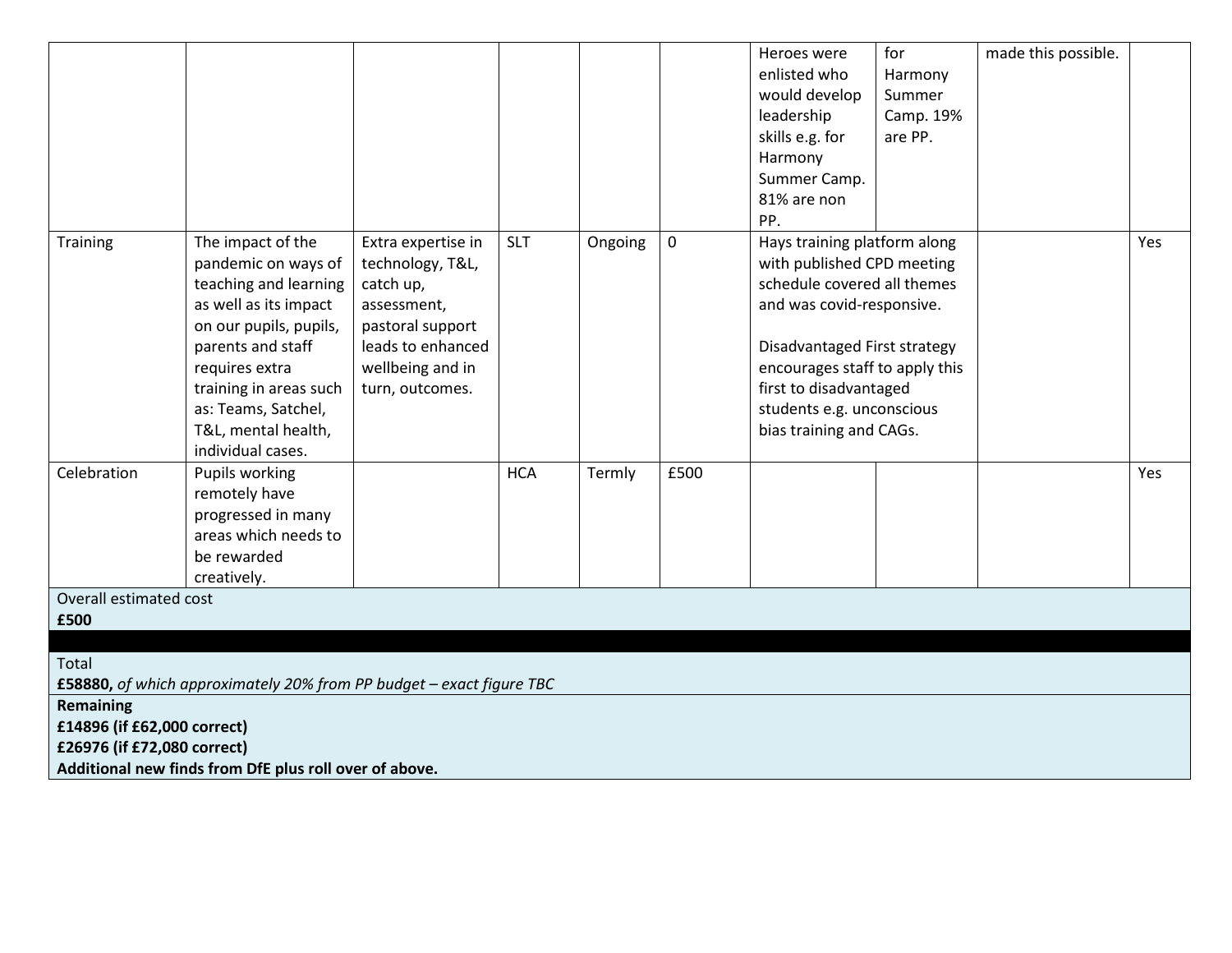#### **5. What other actions have been implemented for disadvantaged pupils and what is the impact?**

National plans for catch up, based on the 2019-20 first wave focused on academic catch up. The funds were very much focussed on

| Action        | Rationale         | Intended outcome  | Lead       | Impact PP  | 2021-22 |
|---------------|-------------------|-------------------|------------|------------|---------|
| Uniform       | Increasing        | Supported         | <b>CTH</b> | <b>TBC</b> | Y       |
| subsidy for   | number of pupils  | families, under   |            |            |         |
| Year 6 into 7 | claiming FSM      | less financial    |            |            |         |
|               |                   | pressure.         |            |            |         |
| Harmony       | Summer school to  | Confident and     | <b>ACL</b> | <b>TBC</b> |         |
| Camp          | ease transition   | eager new intake. |            |            |         |
| Resilience    | Year 7 pupils     | New skills and    | <b>JST</b> | <b>TBC</b> | Y       |
| programme     | required some     | improvement in    |            |            |         |
|               | support with HW   | HW rates.         |            |            |         |
|               | and independent   |                   |            |            |         |
|               | learning          |                   |            |            |         |
| Mentoring     | Year 10 PP pupils | Pupils feel heard | <b>CFL</b> | <b>TBC</b> | Y       |
| programme     | underachieving    | and understood    |            |            |         |
|               | required some     | and now what is   |            |            |         |
|               | pre-summer        | required for Year |            |            |         |
|               | support.          | 11 and summer     |            |            |         |
|               |                   | project.          |            |            |         |

#### **6. How will we use the remaining and additional funding to continue to support catch up for 2021-22?**

The impact of Covid-19 is broad and through our curriculum principles (knowledge, skills, wisdom, dignity, respect, hope and aspiration) which are rooted in our Christian ethos of 'Known, Nurtured, Inspired', we will continue to ensure the academic, personal and spiritual needs of our pupils are met through quality first teaching and tutoring, ensuring that we allocate funds to target those with greatest need. Our new intake will be supported through a funded transition programme and as all year groups move onto their next year, we will work to ensure gaps are closed by deploying the remaining funds in ways that will have maximum impact for all our pupils and pupils.

6.2 Year 9 into 10 (outcomes TBC – data not yet in system from summer term)

| Area of need                                 | Catch up focus                                   |
|----------------------------------------------|--------------------------------------------------|
| Lack of exam practice                        | Early diagnostic exam - all subjects to follow   |
|                                              | structured revision programme (revision lesson,  |
|                                              | Satchel mini learning programme, close the gap   |
|                                              | lesson, DIRT)                                    |
| No face to face with staff                   | Year 10 information evening on site (workshop    |
|                                              | approach)                                        |
| New courses and preparation / rising to GCSE | Revision guides purchased, mini Skills 4 Success |
| challenge                                    | programme once per half term in form. Tim Milner |
|                                              | for Year 10 RS support (motivation).             |
|                                              |                                                  |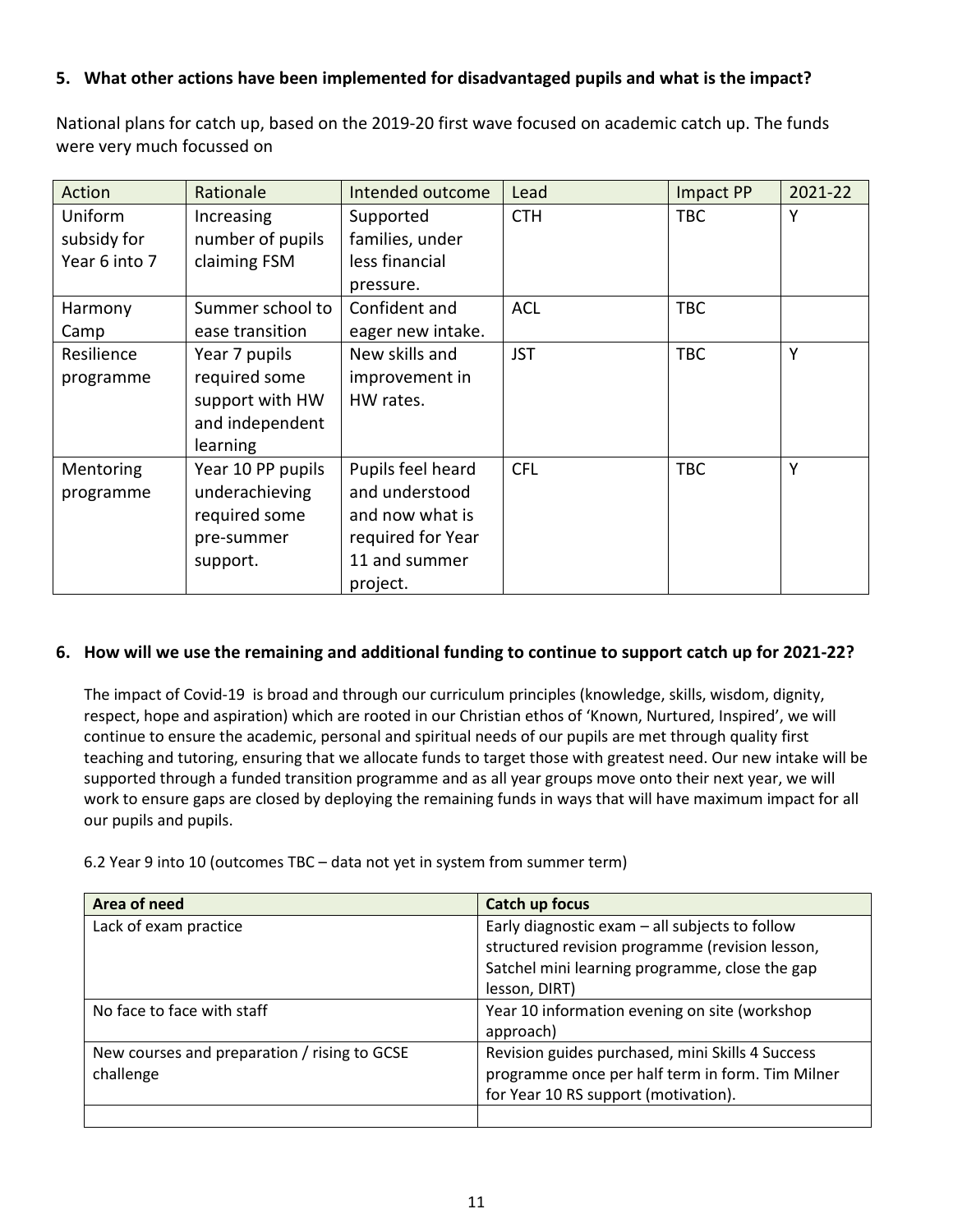| Area of need                                      | <b>Catch up focus</b>                                |
|---------------------------------------------------|------------------------------------------------------|
| Motivation                                        | Rewards system linked to Satchel, passport.          |
| Resilience                                        | JST's resilience programme rolled out through form   |
|                                                   | intervention team                                    |
| Independent learning                              | GCSE Pod, digital learning platforms used across all |
|                                                   | subjects and modelled in lessons. CPD for staff from |
|                                                   | high user departments. Monitoring of PP group.       |
| Lack of work experience/ IAG                      | Build on PD days through Skills 4 Success programme, |
|                                                   | guest speakers and 1:1 support, reintroduction of    |
|                                                   | blue, green groups.                                  |
| Maths progress lowest (-0.84) of core             | Early Strive for 5 conference for lowest attainers.  |
| All Foundation classes making low progress and    | Raising Achievement Plan for department.             |
| bottom of higher                                  | Assessment for learning interwoven into lessons and  |
|                                                   | home work.                                           |
|                                                   | CAG workbooks purchased - strategy to follow.        |
|                                                   | Focus on Foundation - continue independent maths     |
|                                                   | programme.                                           |
| CNAT and NCFE courses (Travel & Tourism, ICT,     | Support for coursework, time, catch up programme     |
| Engineering, Business) progress lowest of options | support.                                             |
| SEND cognition and support lowest progress 8, of  | Appropriate interventions, reduced timetable for     |
| groups                                            | some, attendance support for some, post 16 guidance  |
|                                                   | early on to secure goals.                            |
| PP 3 <sup>rd</sup> lowest progress, of groups     | Focus on vulnerable groups who are PP and SEND, PP   |
|                                                   | group of girls in same friendship group - strategy   |
|                                                   | needed to aspire. As SEND above.                     |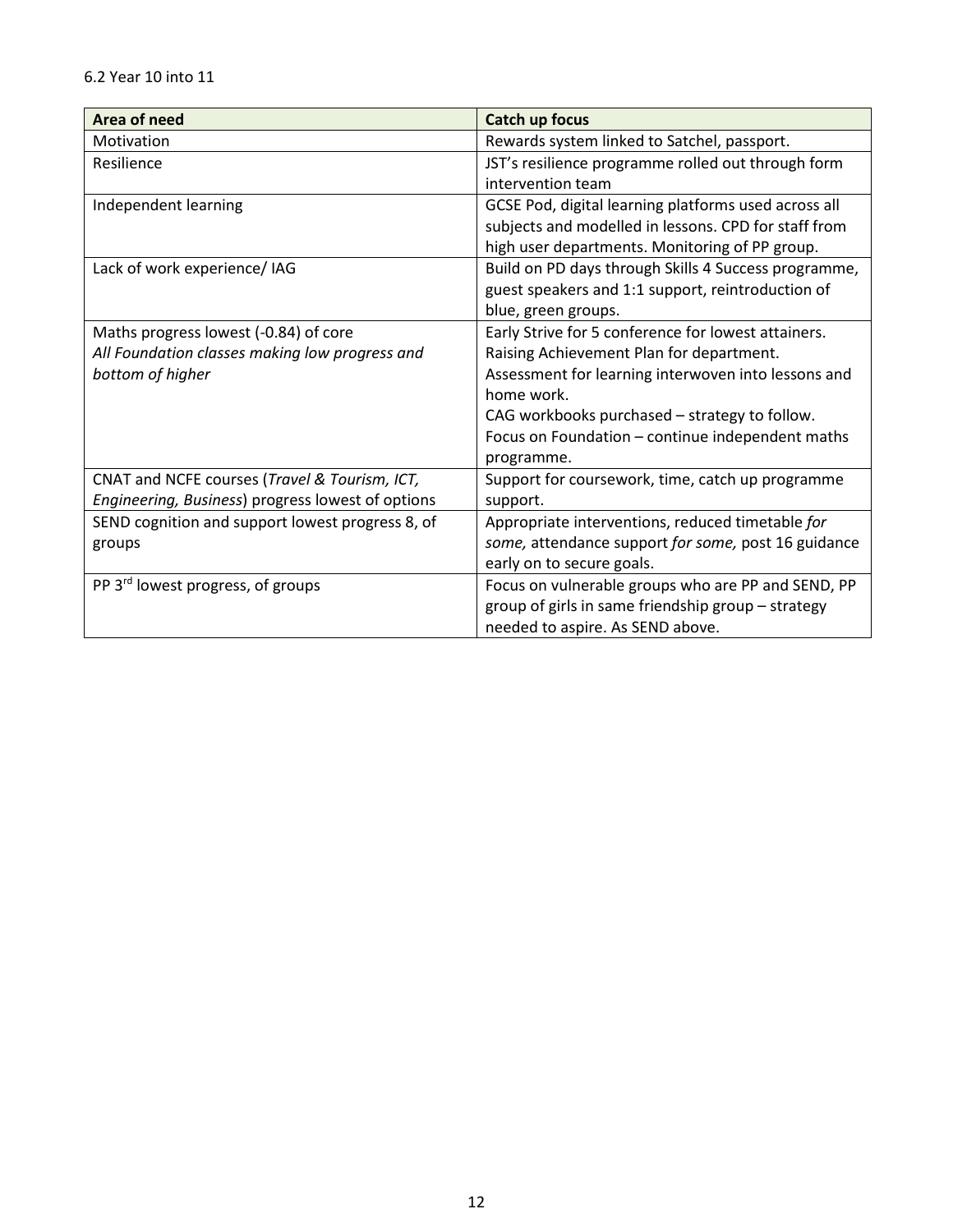# Outcomes analysis - all pupils

|                      |                                 |                                                                            |                |                 |                                        | <b>Exceeded</b>                                                                     | Achieved       |       | <b>Partially Achieved</b>              |       | <b>Not Achieved</b> |       |                | <b>Not Applicable</b> |
|----------------------|---------------------------------|----------------------------------------------------------------------------|----------------|-----------------|----------------------------------------|-------------------------------------------------------------------------------------|----------------|-------|----------------------------------------|-------|---------------------|-------|----------------|-----------------------|
| <b>Overview Name</b> | Agency                          | <b>Intervention Name</b>                                                   | Year<br>group  | <b>Students</b> | No.                                    | $\%$                                                                                | No.            | %     | No.                                    | %     | No.                 | $\%$  | No.            | %                     |
| <b>CATCH UP</b>      | Internal intervention<br>tutor  | Year 7 English Catch Up<br>[01/04/2021 - 31/07/2021]                       | $\overline{7}$ | 13              |                                        |                                                                                     |                |       | TBC ONCE DATA AVAILABLE AT END OF YEAR |       |                     |       |                |                       |
| <b>CATCH UP</b>      | Internal intervention<br>tutor  | Year 7 Maths Catch Up<br>[01/04/2021 - 31/07/2021]                         | $\overline{7}$ | 20              |                                        |                                                                                     |                |       | TBC ONCE DATA AVAILABLE AT END OF YEAR |       |                     |       |                |                       |
| <b>CATCH UP</b>      | Internal intervention<br>tutor  | Year 8 English catch up<br>[07/09/2020 - 24/06/2021]                       | 8              | 30              | 16                                     | 53.33<br>14<br>46.67<br>$\mathbf{0}$<br>0.00<br>$\mathbf{0}$<br>0.00<br>$\mathbf 0$ |                |       |                                        |       |                     |       | 0.00           |                       |
| <b>CATCH UP</b>      | Internal intervention<br>tutor  | Year 8 English Catch-Up<br>[19/04/2021 - 28/05/2021]                       | 8              | 15              | TBC ONCE DATA AVAILABLE AT END OF YEAR |                                                                                     |                |       |                                        |       |                     |       |                |                       |
| <b>CATCH UP</b>      | <b>Fleet Education</b><br>(NTP) | Year 8 + 9 Catch Up<br>(NTP) Maths<br>[17/05/2021 - 19/07/2021]            | 8              | 50              | 14                                     | 28.00                                                                               | $\overline{4}$ | 8.00  | 11                                     | 22.00 | 21                  | 42.00 | $\mathbf 0$    | 0.00                  |
| <b>CATCH UP</b>      | <b>Fleet Education</b><br>(NTP) | Year 8 + 9 Catch Up<br>(NTP) Science<br>[17/05/2021 - 19/07/2021]          | 8              | 43              | 14                                     | 32.56                                                                               | 6              | 13.95 | $\overline{7}$                         | 16.28 | 16                  | 37.21 | $\mathbf{0}$   | 0.00                  |
| <b>CATCH UP</b>      | Internal intervention<br>tutor  | Year 9 Catch-Up English<br><b>June 2021</b><br>[08/06/2021 - 16/07/2021]   | 9              | 32              | TBC ONCE DATA AVAILABLE AT END OF YEAR |                                                                                     |                |       |                                        |       |                     |       |                |                       |
| <b>CATCH UP</b>      | Internal intervention<br>tutor  | Year 9 English Catch up<br>March 2021<br>[08/03/2021 - 18/06/2021]         | 9              | 23              | TBC ONCE DATA AVAILABLE AT END OF YEAR |                                                                                     |                |       |                                        |       |                     |       |                |                       |
| <b>CATCH UP</b>      | Internal intervention<br>tutor  | Year 10 English Language<br>catch up<br>[07/12/2020 - 18/12/2020]          | 10             | 9               | $\mathbf 0$                            | 0.00                                                                                | $\overline{2}$ | 22.22 | $\mathbf{1}$                           | 11.11 | $\overline{2}$      | 22.22 | 4              | 44.44                 |
| <b>CATCH UP</b>      | Internal teaching<br>teams      | Year 10 Maths catch up<br>[07/12/2020 - 18/12/2020]                        | 10             | 8               | $\mathbf 0$                            | 0.00                                                                                | $\overline{2}$ | 25.00 | $\mathbf{1}$                           | 12.50 | $\mathbf{1}$        | 12.50 | $\overline{4}$ | 50.00                 |
| <b>CATCH UP</b>      | Internal teaching<br>teams      | Year 10 Religious Studies<br>Catch Up<br>[06/04/2021 - 06/04/2021]         | 10             | 15              | 9                                      | 60.00                                                                               | $\overline{4}$ | 26.67 | $\mathbf 0$                            | 0.00  | $\overline{2}$      | 13.33 | $\mathbf 0$    | 0.00                  |
| <b>CATCH UP</b>      | Internal teaching<br>teams      | Year 10 Science catch up<br>[07/12/2020 - 18/12/2020]                      | 10             | 8               | $\mathbf 0$                            | 0.00                                                                                | $\overline{2}$ | 25.00 | $\Omega$                               | 0.00  | $\Omega$            | 0.00  | 6              | 75.00                 |
| <b>CATCH UP</b>      | Internal teaching<br>teams      | Year 11 English Literature<br>catch up<br>[16/11/2020 - 31/12/2020]        | 11             | $\overline{2}$  | $\Omega$                               | 0.00                                                                                | $\mathbf{1}$   | 50.00 | $\mathbf{1}$                           | 50.00 | $\Omega$            | 0.00  | $\Omega$       | 0.00                  |
| <b>CATCH UP</b>      | Internal teaching<br>teams      | Year 11 Food and<br><b>Nutrition Catch Up</b><br>[16/04/2021 - 16/04/2021] | 11             | $\sqrt{3}$      | $\mathbf{1}$                           | 33.33                                                                               | $\mathbf{1}$   | 33.33 | $\mathbf{1}$                           | 33.33 | $\mathbf{1}$        | 0.00  | $\mathbf 0$    | 0.00                  |
| <b>CATCH UP</b>      | Internal teaching<br>teams      | Year 11 French writing<br>catch up<br>[12/11/2020 - 03/12/2020]            | 11             | 8               | 3                                      | 37.50                                                                               | $\mathbf{1}$   | 12.50 | 0                                      | 0.00  | 2                   | 25.00 | $\mathbf 0$    | 0.00                  |
| <b>CATCH UP</b>      | Internal teaching<br>teams      | Year 11 Geography Catch<br>Up<br>[16/11/2020 - 18/12/2020]                 | 11             | 8               | 3                                      | 37.50                                                                               | $\mathbf{1}$   | 12.50 | $\mathbf{1}$                           | 12.50 | 3                   | 37.50 | $\mathbf 0$    | 0.00                  |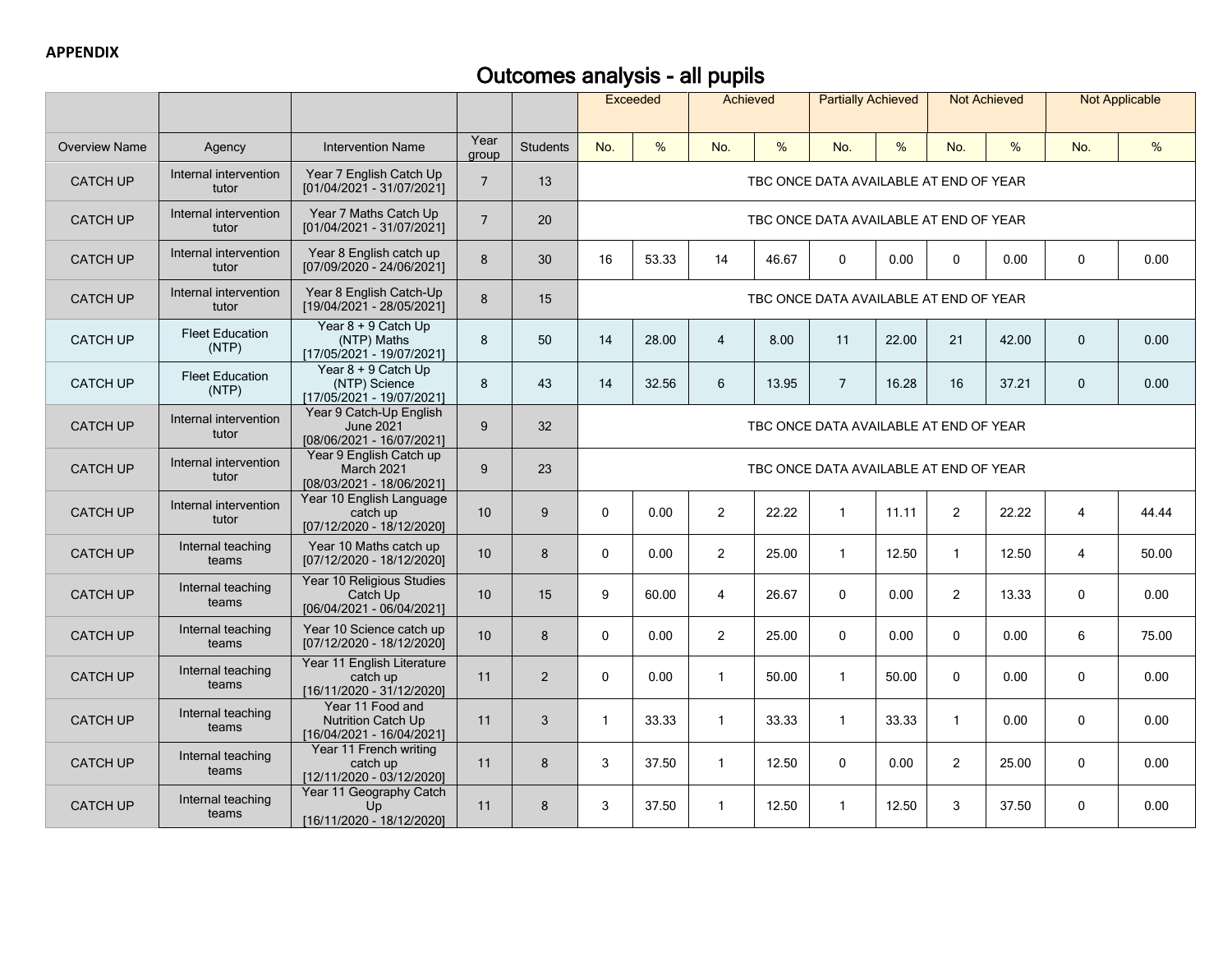| <b>CATCH UP</b> | Internal teaching<br>teams | Year 11 Internal Science<br>catch up<br>[01/03/2021 - 31/03/2021]          | 11 | 18             | 16                 | 88.89 |     | 5.56  | $\mathbf{0}$          | 0.00  |              | 5.56  | $\mathbf{0}$ | 0.00       |
|-----------------|----------------------------|----------------------------------------------------------------------------|----|----------------|--------------------|-------|-----|-------|-----------------------|-------|--------------|-------|--------------|------------|
| <b>CATCH UP</b> | Internal teaching<br>teams | Year 11 Maths catch up<br>[16/11/2020 - 31/12/2020]                        | 11 | $\overline{2}$ | $\mathbf 0$        | 0.00  | 0   | 0.00  | $\mathbf{0}$          | 0.00  |              | 50.00 |              | 50.00      |
| <b>CATCH UP</b> | Internal teaching<br>teams | Year 11 MFL Catch Up<br>[11/11/2020 - 03/12/2020]                          | 11 | 11             | 8                  | 72.73 | 3   | 27.27 | $\mathbf{0}$          | 0.00  | $\mathbf{0}$ | 0.00  | $\Omega$     | 0.00       |
| <b>CATCH UP</b> | Internal teaching<br>teams | Year 11 Physical<br><b>Education Catch Up</b><br>[27/10/2020 - 02/12/2020] | 11 | 19             | $\overline{7}$     | 36.84 | 9   | 47.37 | $\overline{2}$        | 10.53 |              | 5.26  | $\Omega$     | 0.00       |
| <b>CATCH UP</b> | Internal teaching<br>teams | Year 11 Science catch up<br>[16/11/2020 - 31/12/2020]                      | 11 | $\overline{2}$ | $\mathbf 0$        | 0.00  |     | 50.00 |                       | 50.00 | $\mathbf{0}$ | 0.00  | 0            | 0.00       |
| <b>CATCH UP</b> | Internal teaching<br>teams | Year 11 Science Catch Up<br>April<br>[07/04/2021 - 09/04/2021]             | 11 | 18             | 16                 | 88.89 |     | 5.56  | $\mathbf{0}$          | 0.00  |              | 5.56  | 0            | 0.00       |
|                 |                            | Number of Pupils                                                           |    | 421            | 107                |       | 53  |       | 26                    |       | 52           |       | 15           |            |
|                 |                            |                                                                            |    |                |                    | 30%   | 15% |       | 7%                    |       | 15%          |       | 4%           |            |
|                 |                            |                                                                            |    |                |                    |       | 45% |       | 7%                    |       | 15%          |       | 4%           |            |
|                 |                            |                                                                            |    |                | Achieved or better |       |     |       | Partially<br>achieved |       | Not achieved |       |              | Incomplete |

Attendance data only – attainment to follow Sept 2021

| Outcomes analysis - disadvantaged pupils |                                 |                                                                          |               |                 |                                        |       |                |                           |     |                     |                |       |                       |       |
|------------------------------------------|---------------------------------|--------------------------------------------------------------------------|---------------|-----------------|----------------------------------------|-------|----------------|---------------------------|-----|---------------------|----------------|-------|-----------------------|-------|
|                                          |                                 |                                                                          |               |                 | <b>Achieved</b><br><b>Exceeded</b>     |       |                | <b>Partially Achieved</b> |     | <b>Not Achieved</b> |                |       | <b>Not Applicable</b> |       |
| <b>Overview Name</b>                     | <b>Agency</b>                   | <b>Intervention Name</b>                                                 | Year<br>group | <b>Students</b> | No.                                    | %     | No.            | %                         | No. | %                   | No.            | %     | No.                   | %     |
| <b>CATCH UP</b>                          | Internal intervention<br>tutor  | Year 8 English catch up<br>[07/09/2020 - 24/06/2021]                     | 8             | 10              | 3                                      | 30.00 | $\overline{7}$ | 70.00                     | 0   | 0.00                | 0              | 0.00  | 0                     | 0.00  |
| <b>CATCH UP</b>                          | Internal intervention<br>tutor  | Year 8 English Catch-Up<br>[19/04/2021 - 28/05/2021]                     | $\mathbf{8}$  |                 | TBC ONCE DATA AVAILABLE AT END OF YEAR |       |                |                           |     |                     |                |       |                       |       |
| <b>CATCH UP</b>                          | <b>Fleet Education</b><br>(NTP) | Catch Up (NTP) Year 8 +<br>9 Maths<br>[17/05/2021 - 19/07/2021]          | 8/9           | 5               |                                        | 20.00 | 0              | 0.00                      | 3   | 60.00               |                | 20.00 | 0                     | 0.00  |
| <b>CATCH UP</b>                          | <b>Fleet Education</b><br>(NTP) | Catch Up (NTP) Year 8 + (<br>Science<br>[17/05/2021 - 19/07/2021]        | 8/9           | $\overline{4}$  |                                        | 25.00 |                | 25.00                     | 0   | 0.00                | $\overline{2}$ | 50.00 | 0                     | 0.00  |
| <b>CATCH UP</b>                          | Internal intervention<br>tutor  | Year 9 Catch-Up English<br><b>June 2021</b><br>[08/06/2021 - 16/07/2021] | 9             | 10              | TBC ONCE DATA AVAILABLE AT END OF YEAR |       |                |                           |     |                     |                |       |                       |       |
| <b>CATCH UP</b>                          | Internal intervention<br>tutor  | Year 9 English Catch up<br>March 2021<br>[08/03/2021 - 18/06/2021]       | 9             |                 | TBC ONCE DATA AVAILABLE AT END OF YEAR |       |                |                           |     |                     |                |       |                       |       |
| <b>CATCH UP</b>                          | Internal intervention<br>tutor  | Year 10 English Language<br>catch up<br>[07/12/2020 - 18/12/2020]        | 10            | 4               | $\mathbf 0$                            | 0.00  | $\mathbf{1}$   | 25.00                     | 0   | 0.00                | $\mathbf{0}$   | 0.00  | 3                     | 75.00 |
| <b>CATCH UP</b>                          | Internal teaching<br>teams      | Year 10 Maths catch up<br>[07/12/2020 - 18/12/2020]                      | 10            | 4               | 0                                      | 0.00  |                | 25.00                     | 0   | 0.00                | 0              | 0.00  | 3                     | 75.00 |